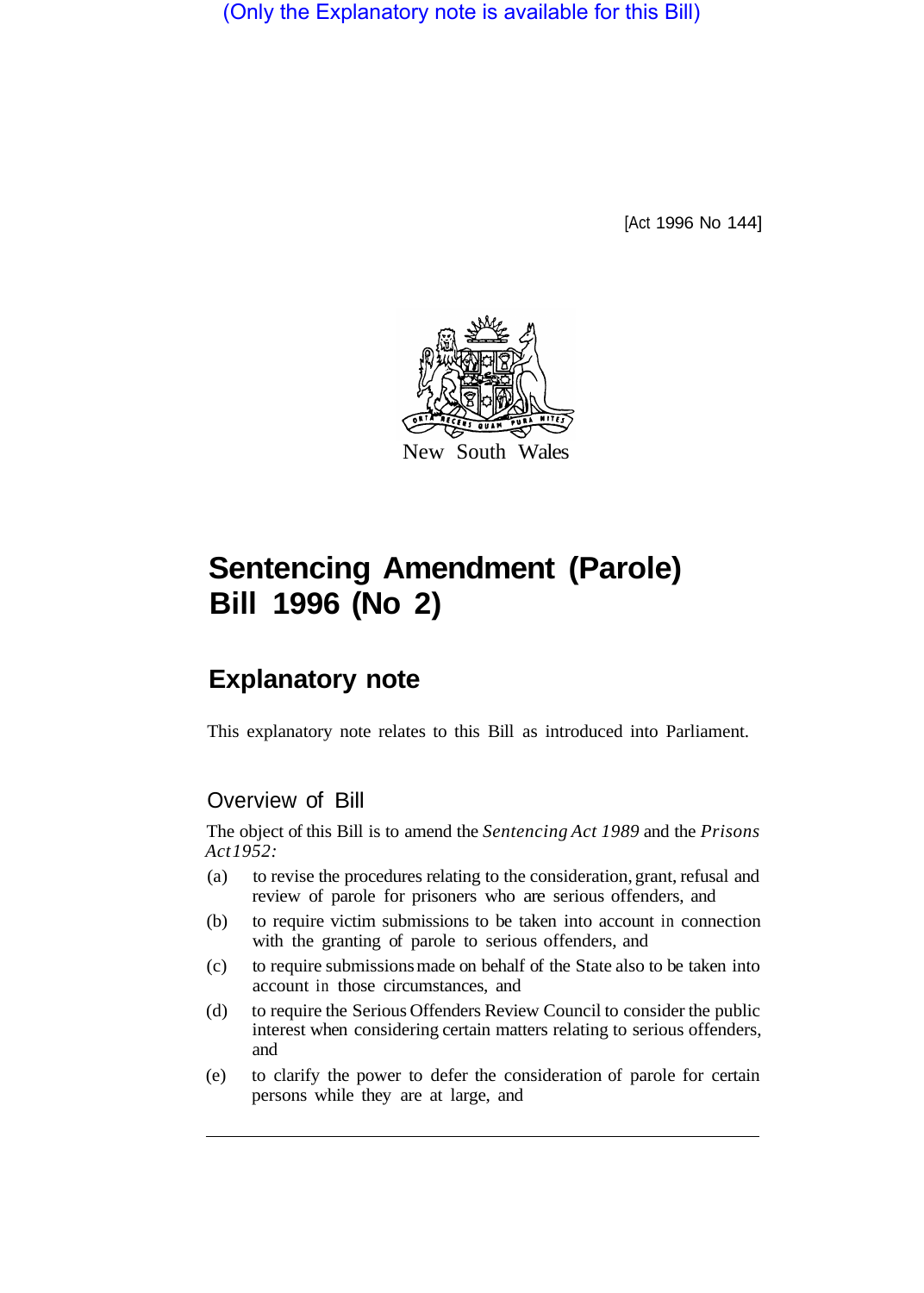Explanatory note

- (f) to change the name of the Offenders Review Board, and
- (g) for other purposes.

Many of the provisions of the Bill deal with serious offenders. The expression *serious offender* is presently defined in section 59 of the *Prisons Act 1952,* and includes life prisoners, prisoners who are serving a minimum term of 12 years or more, prisoners convicted of murder, and certain prisoners who are managed as serious offenders.

# Outline of provisions

**Clause 1** specifies the name (also called the short title) of the proposed Act.

**Clause 2** provides that the proposed Act is to commence on **a** day or days proclaimed by the Governor-in-Council.

**Clauses 3–5** are formal provisions giving effect to the Schedules of amendments.

# **Change of name—Parole Beard**

The Bill changes the name of the Offenders Review Board to the Parole Board. References in this Explanatory Note to the Parole Board should be read as extending to the Offenders Review Board pending the commencement of the provisions changing its name.

See Schedule 1 [1], [16], [17]; Schedule 2 [1], [2], [5], [8]; Schedule 3. Transitional provisions are included in clause 6 of Schedule 2A to the *Sentencing Act 1989, as inserted by Schedule 1 [37].* 

# **Re-organisation of Sentencing Act 1989 regarding parole**

Division 2 of Part 3 of the *Sentencing Act 1989* deals with parole for prisoners with sentences of more than three years. The Bill divides the Division into a series of Subdivisions, so that prisoners who are not serious offenders will be dealt with by Subdivision 2, and serious offenders will be dealt with by Subdivision 3. Under the present arrangements, both classes of prisoners are dealt with under the one set of provisions; under the new arrangements, they will be dealt with under separate sets of provisions (although a number of the provisions in both Subdivisions are the same or similar). This involves a number of consequential amendments.

See Schedule 1 [2], [3], [5], [9], [10], [11], [23].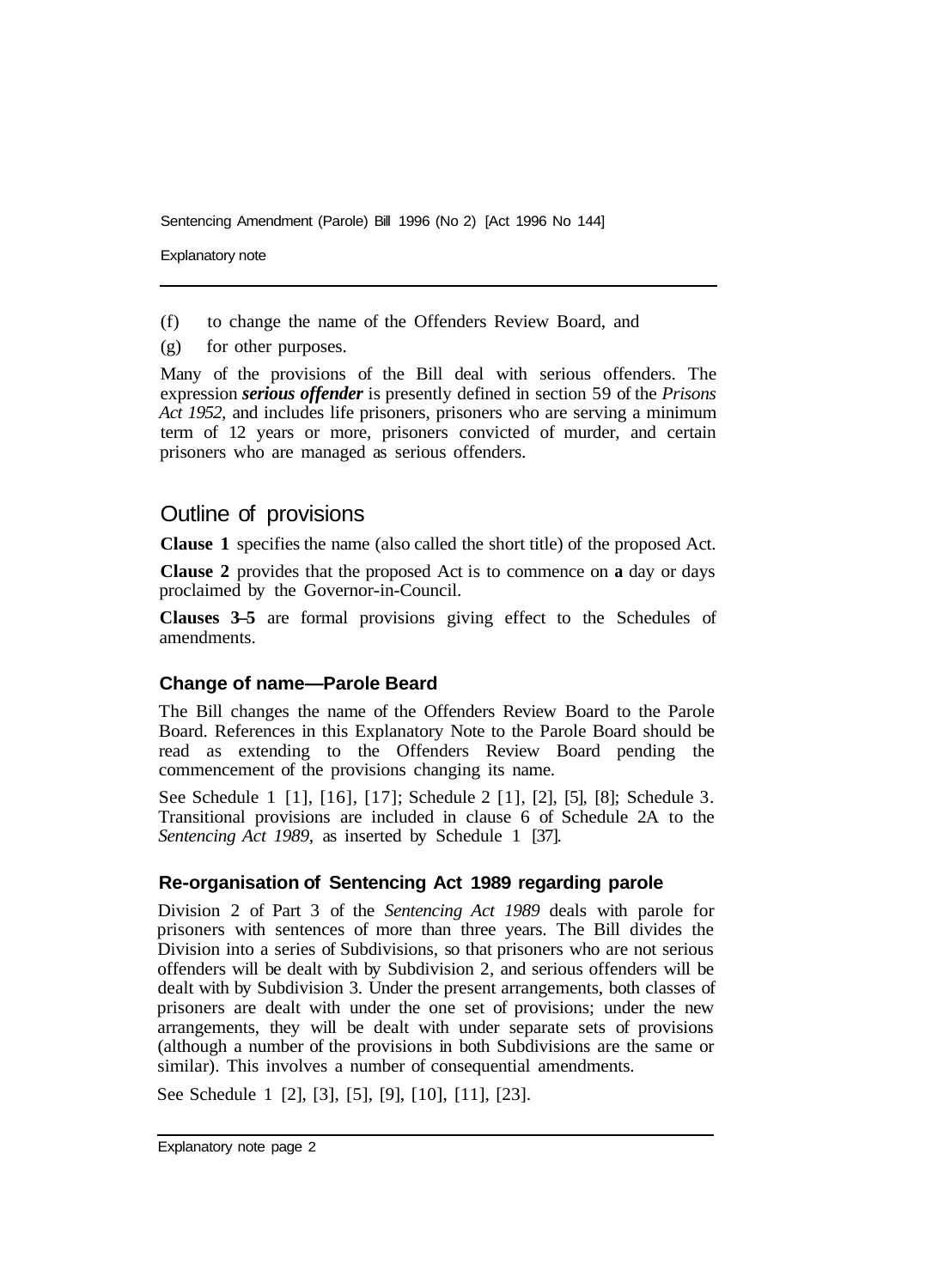Explanatory note

#### **Parole procedures concerning serious offenders**

The Bill revises the procedures regarding the grant of parole to prisoners who are serious offenders. As mentioned above, parole for serious offenders will be dealt with by Subdivision 3 of Division 2 of Part 3. A significant alteration will be the opportunity for victims and the State (as well as prisoners) to make submissions to the Parole Board at key times.

Under the Bill, the Parole Board will be required to give preliminary consideration as to whether a serious offender should be released on parole and to formulate its initial intention either to make or not to make a parole order (proposed section 22D). The Board will in due course decide whether to make a parole order, on the following principles:

- (a) the Board will confirm its initial intention to make a parole order if there are no victim submissions or it is not required to seek such submissions,
- (b) the Board will reconsider its initial intention to make a parole order if there are victim submissions and will in that event take into account any prisoner submissions,
- (c) the Board will confirm its initial intention not to make a parole order if there are no prisoner submissions,
- (d) the Board will reconsider its initial intention not to make a parole order if there are prisoner submissions and will in that event take into account any victim submissions (proposed sections 22E–22K).

The functions of the Serious Offenders Review Council to provide reports and advice to the Parole Board concerning the release on parole of serious offenders will be re-enacted in Subdivision 3 (proposed section 22N).

See Schedule 1 [9].

# **Victim submissions to Parole Board**

The Bill provides for a Victims Register of the names of victims of prisoners who have requested that they be given notice by the Parole Board of the possible parole of the prisoner concerned (proposed section 22M). Victims who choose to make submissions to the Parole Board after the Board has formulated its initial intention to make a parole order for a serious offender will have to lodge a notice of intention to do so, after which a hearing of the Board will be set to receive submissions (proposed section 22H). Submissions can be made in writing or, with the approval of the Board, orally. Submissions are made by the victim, or by a family representative of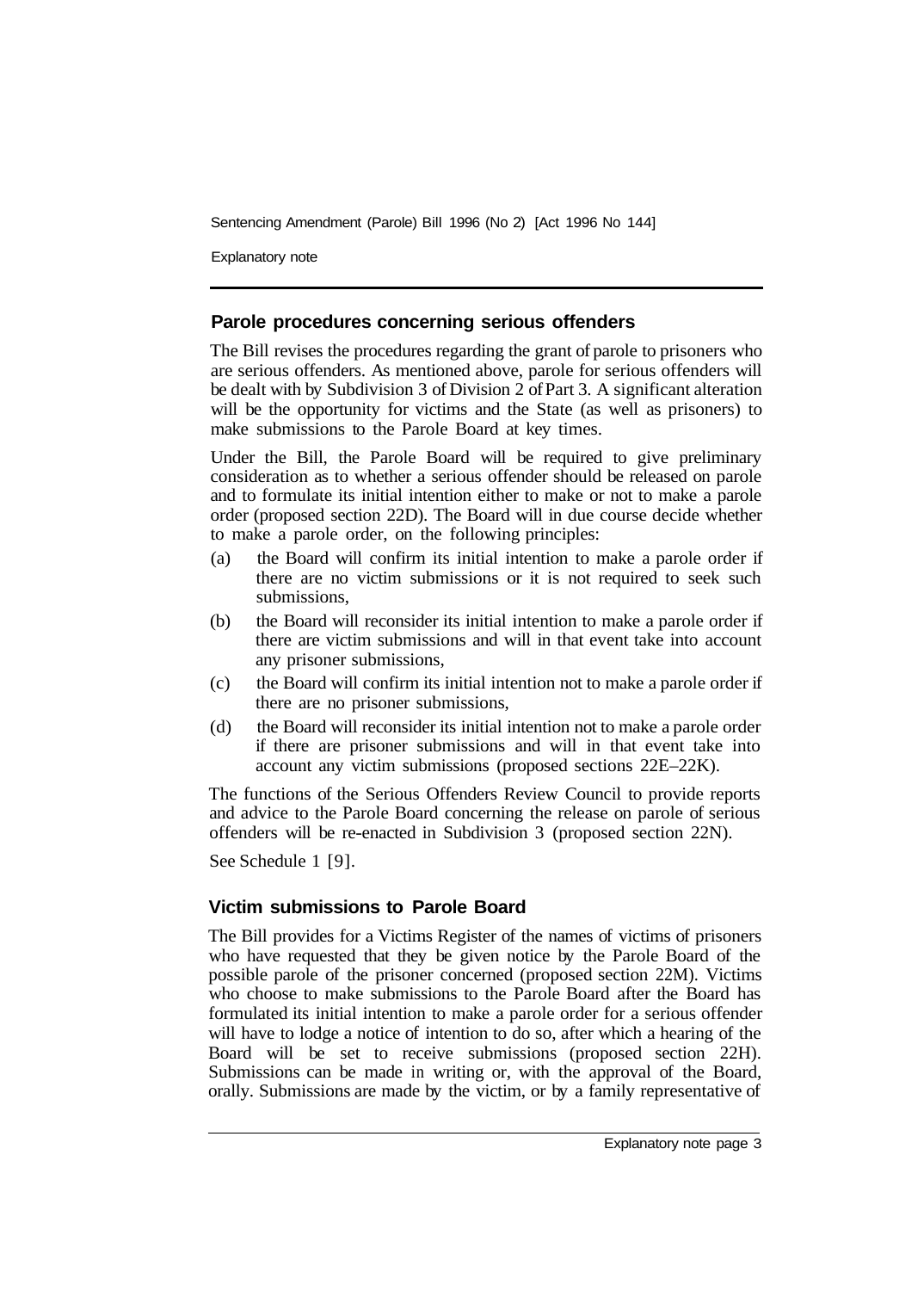Explanatory note

the victim if the victim is dead or under any incapacity. Under clause 19 of Schedule 1 to the principal Act, victims are entitled to be represented at hearings held to hear their submissions. Victims will not be entitled to call or examine witnesses, thereby ensuring that as far as possible the hearings will be conducted in a non-adversarial fashion (proposed clause 19 (2) of Schedule 1).

Similar arrangements are made for victims who choose to make submissions to the Parole Board after the Board has formulated its initial intention not to make a parole order for a serious offender and the serious offender indicates a desire to make submissions to the Board (proposed section 221).

See Schedule 1 [9], [36].

#### **State Submissions to Parole Board**

The Bill provides that the State may also make submissions to the Parole Board about the release on parole of serious offenders. The right of the State to make submissions is at present contained in the regulations (proposed section 220).

See Schedule 1 [9].

# **Application by State to Court of Criminal Appeal**

Following a decision by the Parole Board to make a parole order, the Attorney General or the Director of Public Prosecutions will be authorised to apply to the Court of Criminal Appeal for a direction that the decision was made on information that was false, misleading or irrelevant (proposed section 23A). A parole order does not come into operation for eight days, to allow for such an application to be made. If such an application is made within seven days of the making of the parole order, the order is suspended until the application is dealt with or suspended (proposed section 22L, (2), (3)).

See Schedule 1 [9], [12].

#### **Victim submissions and State submissions to Serious offenders Review Council about security classification**

A change is proposed by the Bill in the procedure to be adopted by the Serious Offenders Review Council when making a recommendation for a change in the security classification of a serious offender which would make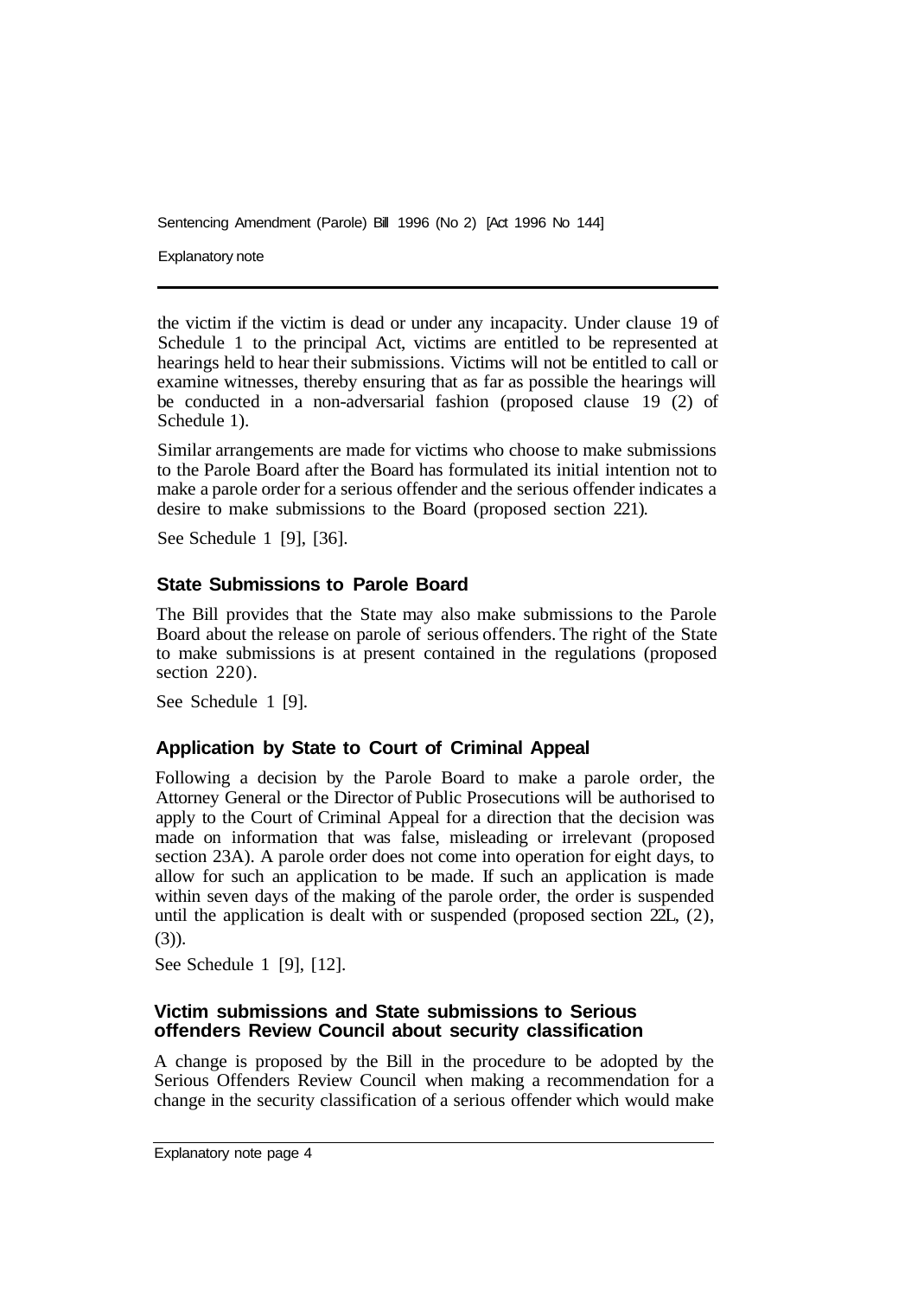Explanatory note

the offender eligible for consideration for release on leave from prison. Under the Bill, the Review Council will not be able to make such a recommendation until an opportunity has been given for victims to make written submissions to the Council about the serious offender and any submissions have been considered by the Council.

The State is also given a right to make submissions. See Schedule 2 [7], [ [12].

#### **Deferral of consideration of parole when prisoner is at large**

The Bill will make it clear that the Parole Board can defer consideration of parole in relation to a person who is still at large after revocation of a parole order (proposed sections 18 (3) and 22C (3)).

See Schedule 1 [4], [9].

#### **Power to decline to consider parole**

The Bill will enable the Parole Board to decline to consider the grant of parole for a prisoner for up to three years at a time (proposed sections 18 (4) and 22C (4)).

See Schedule 1 [4], [9].

#### **Request by State to revoke parole order**

The Attorney General and the Director of Public Prosecutions will be authorised to request the Parole Board to revoke a parole order granted to a serious offender (proposed section 34A). The request is made on the ground that the parole order was made on information that was false, misleading or irrelevant. If the Parole Board refuses to revoke the parole order, the Attorney General and the Director of Public Prosecutions can apply to the Court of Criminal Appeal for a direction with respect to the information (proposed section 41A).

See Schedule 1 [[13], [14].

# **Community members of the Parole Board**

At present there are 4 community members of the Parole Board. Because of the frequent meetings of the Board, the Bill enables the appointment of 16 community members. However, only 4 of those members may attend a particular meeting for the purposes of constituting the Board. See Schedule 1 [18], [21], [22].